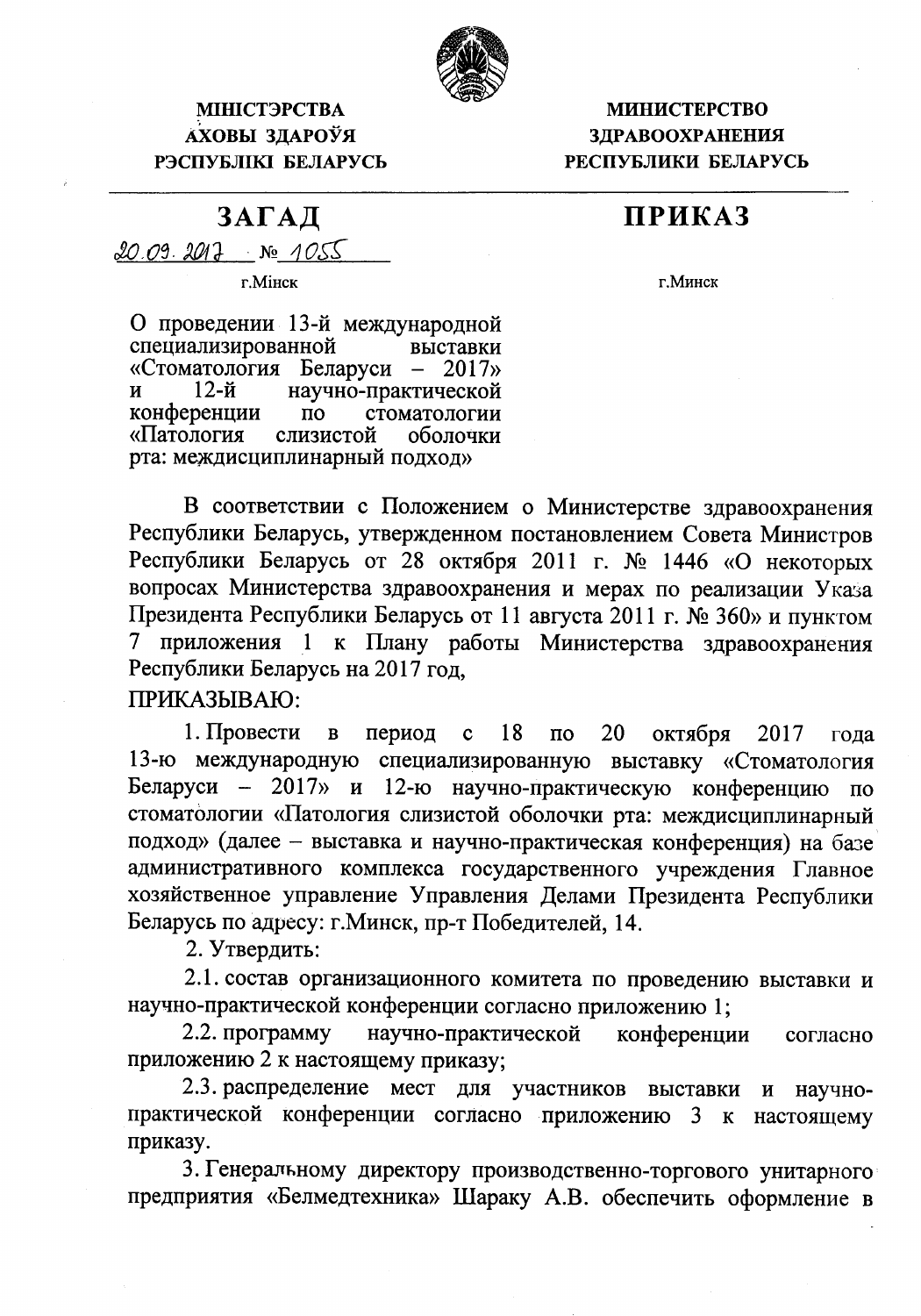рамках выставки и научно-практической конференции коллективного стенда отечественных производителей медицинской техники.

закрытого акционерного общества «Техника 4. Директору  $\mathbf{M}$ коммуникации» Бондареву Г.Г. обеспечить онлайн-трансляцию научнопрактической конференции в сети интернет.

5. Начальникам управлений (главного управления) здравоохранения председателю комитета облисполкомов, здравоохранению  $\overline{a}$ Мингорисполкома, ректору государственного учреждения образования «Белорусская медицинская академия последипломного образования» Герасименко М.А., ректору учреждения образования «Белорусский государственный медицинский университет» Сикорскому  $A.B.,$ учреждения образования «Витебский государственный ордена Дружбы народов медицинский университет» Щастному А.Т., главному врачу учреждения государственного «Республиканская клиническая стоматологическая поликлиника» Матвееву А.М.:

командировать (для г. Минска - направить) в период с 18 по 20 октября 2017 года в г. Минск главных специалистов по стоматологии, главных врачей (заведующих отделениями) областных (городских) стоматологических поликлиник, заведующих стоматологическими кафедрами, сотрудников и специалистов для участия в выставке и научнопрактической конференции согласно приложению 3;

оплату командировочных расходов произвести по основному месту работы командируемых в соответствии с законодательством;

обеспечить онлайн-трансляцию научно-практической конференции в сети интернет для всех заинтересованных.

6. Признать участие в выставке и научно-практической конференции для лиц, командированных (направленных) управлениями (главным управлением) здравоохранения областных исполнительных комитетов, комитетом по здравоохранению Мингорисполкома, органами управления здравоохранением ведомственных организаций здравоохранения, руководителями организаций здравоохранения республиканского стоматологических подчинения, руководителями учреждений негосударственной формы собственности, как время совершенствования профессиональных знаний по специальности (в количестве 8 часов) с выдачей соответствующего сертификата.

7. Контроль за исполнением настоящего приказа возложить на заместителей Министра здравоохранения по курации.

Министр

Macoura В.А. Малашко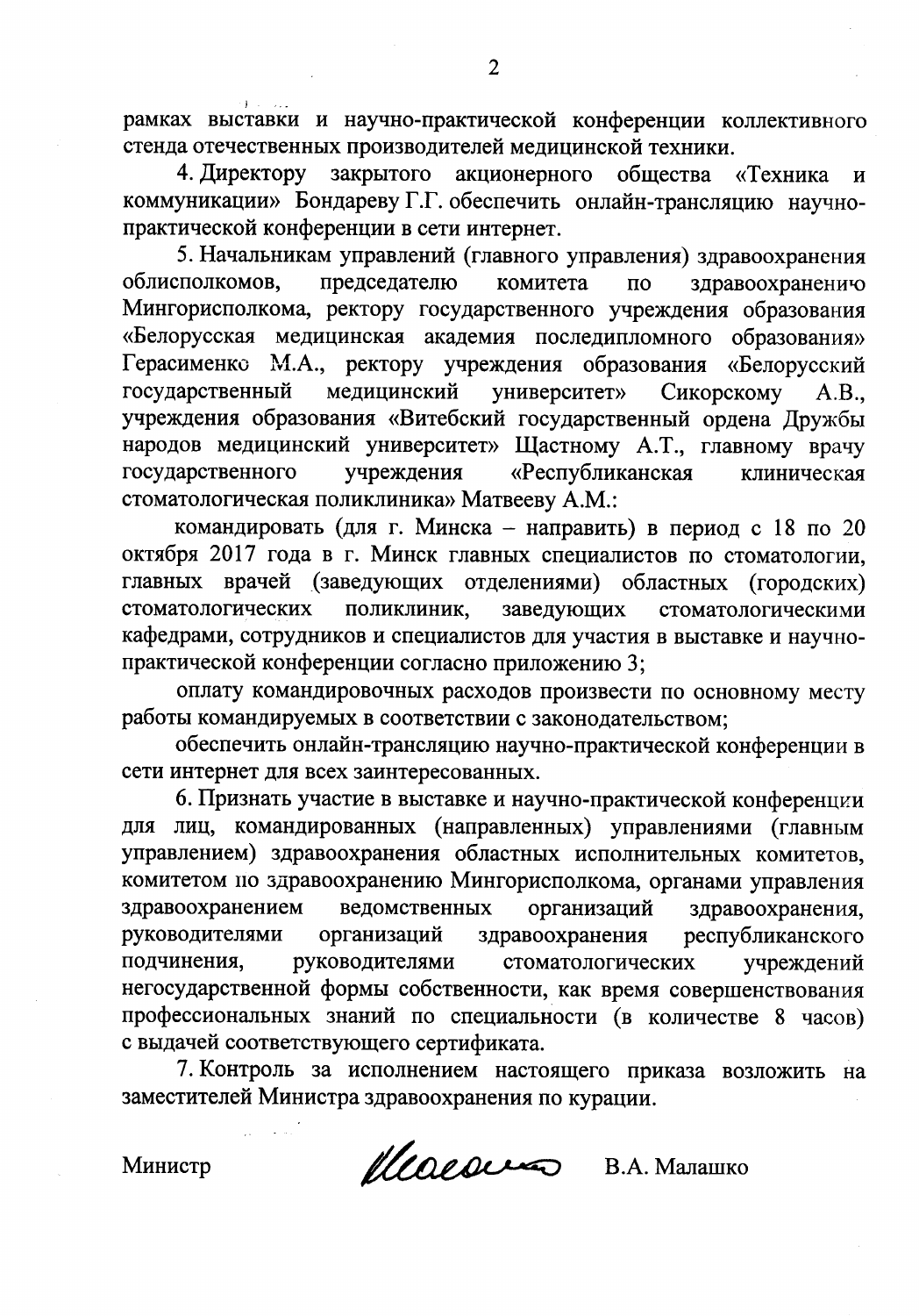Приложение 1 к приказу Министерства здравоохранения Республики Беларусь  $20.09$ , 2017 r. No 1055

## СОСТАВ ОРГАНИЗАЦИОННОГО КОМИТЕТА по проведению 13-й международной специализированной выставки «Стоматология Беларуси - 2017» и 12-й научно-практической конференции по стоматологии «Патология слизистой оболочки рта: междисциплинарный подход»

- организации Боглан Е.Л. начальник Главного управления Министерства помощи медицинской Беларусь Республики здравоохранения (председатель);
- Министерства специалист Матвеев А.М. главный внештатный Беларусь Республики здравоохранения по стоматологии, главный врач государственного «Республиканская клиническая учреждения (заместитель стоматологическая поликлиника» председателя);
- общества акционерного Бондарев Г.Г. директор закрытого «Техника и коммуникации»;
- медицинской техники, Гринько Д.В. начальник отдела обеспечения материально-технического здравоохранения и строительства Министерства Республики Беларусь;

заведующий кафедрой челюстно-лицевой хирургии Ластовка А.С. образования «Белорусский учреждения государственный медицинский университет»;

терапевтической кафедрой заведующая Луцкая И.К. учреждения государственного стоматологии образования «Белорусская медицинская академия последипломного образования»;

кафедрой ортопедической заведующий Наумович С.А. учреждения образования стоматологии медицинский государственный «Белорусский университет»;

заведующая кафедрой хирургической стоматологии Походенько-«Белорусский образования учреждения Чудакова И.О. государственный медицинский университет»;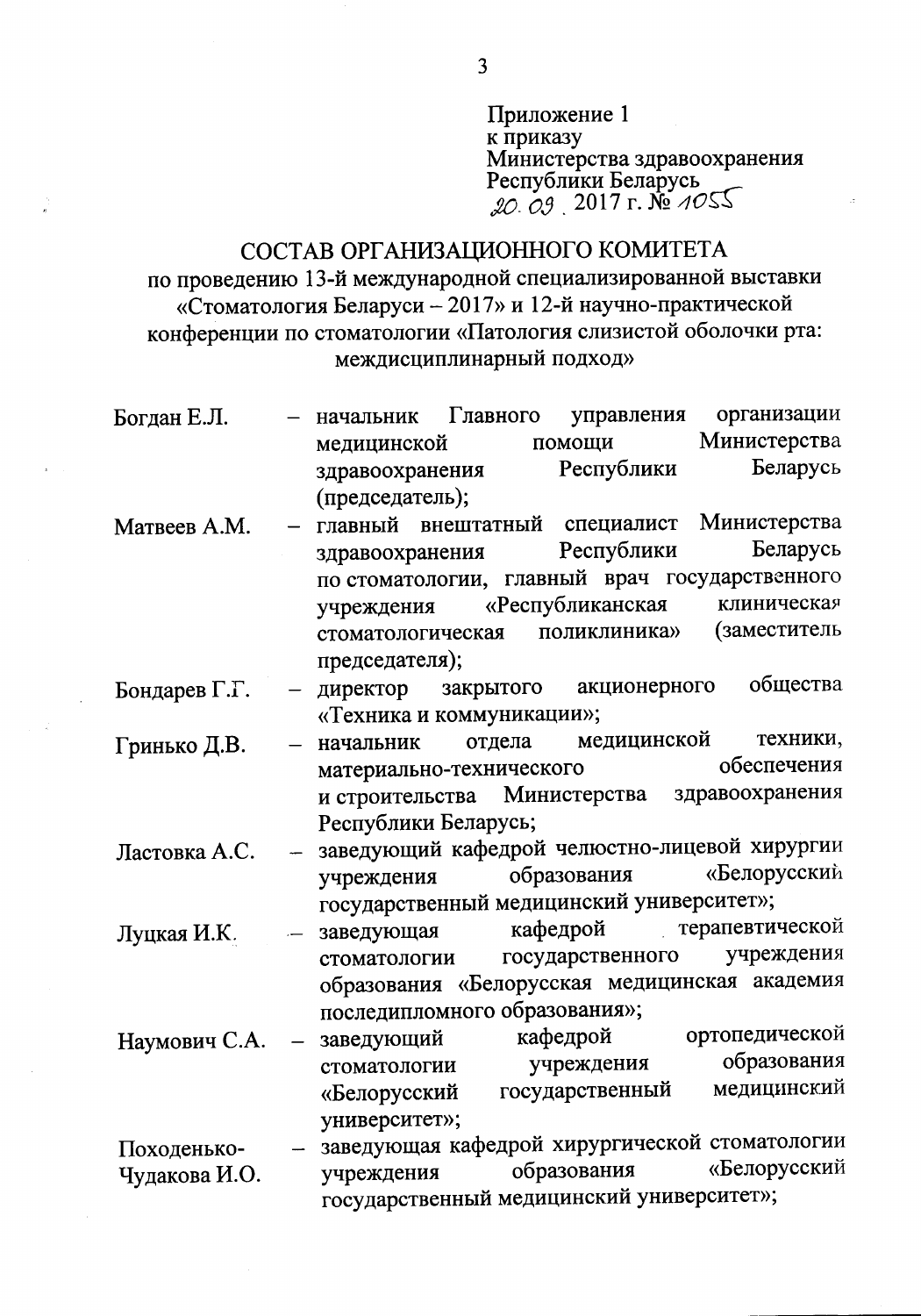- Терехова Т.Н. заведующая кафедрой стоматологии детского возраста учреждения образования «Белорусский государственный медицинский университет»;
- учреждения Токаревич И.В. заведующий кафедрой ортодонтии «Белорусский образования государственный медицинский университет»;
- Филонюк В.А. отдела науки Министерства начальник здравоохранения Республики Беларусь;
- Шик А.В. - председатель Общественного объединения зубных техников.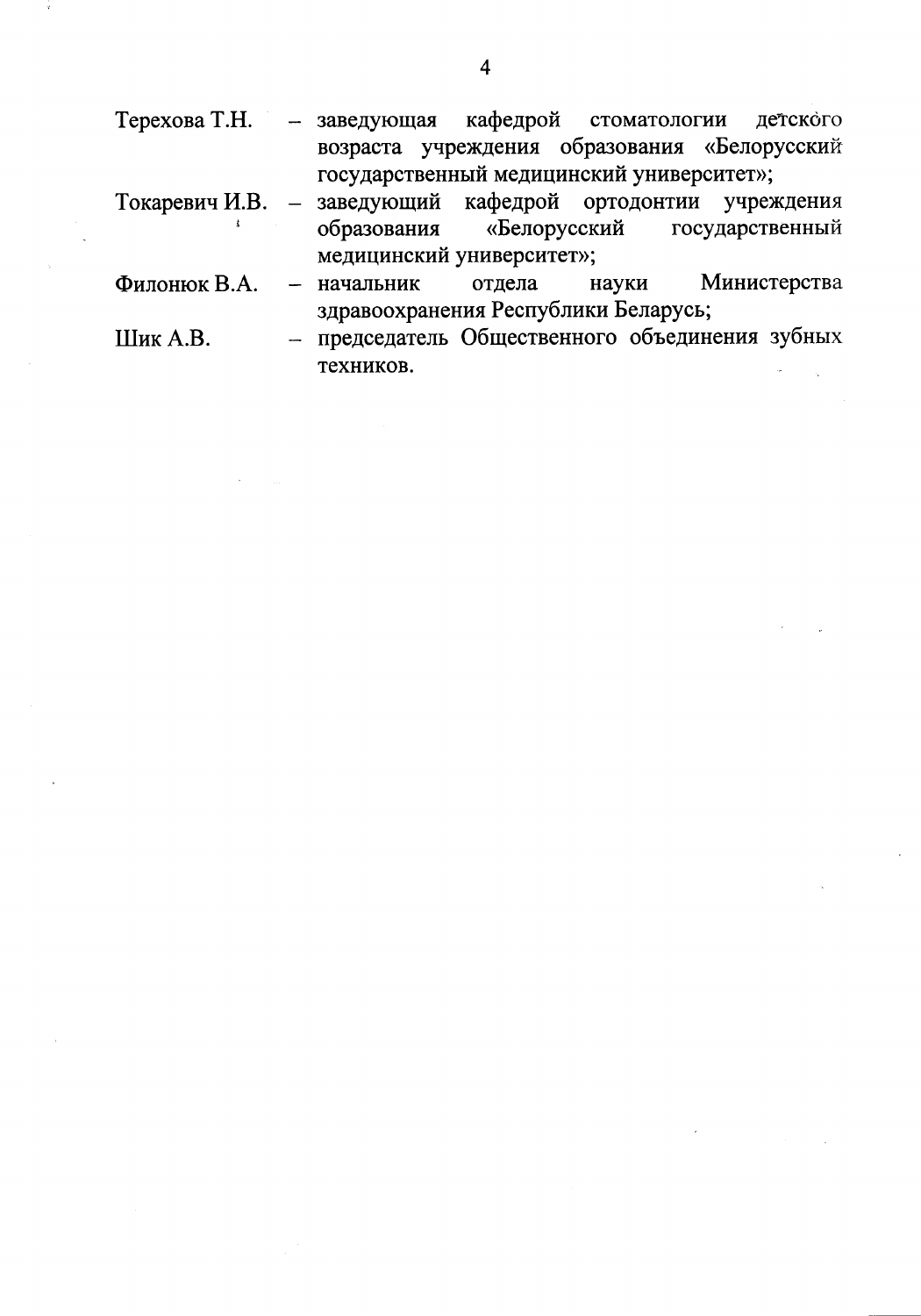Приложение 1 к приказу Министерства здравоохранения Республики Беларусь  $20.09.2017$  r. No 1055

## **TIPOTPAMMA**

12-й научно-практической конференции по стоматологии «Патология слизистой оболочки рта: междисциплинарный подход»

Дата проведения: 18 октября 2017 г.

Место проведения: административный комплекс ГУ ГХУ Управления Делами Президента Республики Беларусь, г. Минск, пр-т Победителей, 14 Регистрация участников: 08.30 - 09.00

10.00 - Открытие 13-й международной специализированной выставки «Стоматология Беларуси - 2017» и 12-й научно-практической конференции по стоматологии «Патология слизистой оболочки рта: междисциплинарный подход»

Министр здравоохранения Республики Беларусь Малашко В.А.,

Главный внештатный специалист Министерства здравоохранения Республики Беларусь по стоматологии Матвеев А.М.

| Время       | Мероприятия программы                                            |  |  |  |
|-------------|------------------------------------------------------------------|--|--|--|
|             | Секция «Патология слизистой оболочки рта: междисциплинарный      |  |  |  |
|             | подход», конференц-зал № 1                                       |  |  |  |
|             | Модератор: Казеко Л.А., заведующий 1-й кафедрой терапевтической  |  |  |  |
|             | стоматологии учреждения образования «Белорусский государственный |  |  |  |
|             | медицинский университет» (далее - БГМУ), к.м.н., доцент          |  |  |  |
|             | 09.00-09.50 Поражения слизистой оболочки рта, как отражение      |  |  |  |
|             | соматической патологии                                           |  |  |  |
|             | Доценко Э.А., заведующий кафедрой пропедевтики                   |  |  |  |
|             | внутренних болезней БГМУ, д.м.н., профессор                      |  |  |  |
| 09.50-10.40 | Аутоимунные буллезные дерматозы: кооперация                      |  |  |  |
|             | дерматолога и стоматолога                                        |  |  |  |
|             | Лукьянов А.М., главный научный сотрудник лаборатории             |  |  |  |
|             | реконструктивной хирургии<br>онкомаммологии<br>$\mathbf{M}$      |  |  |  |
|             | ГУ «РНПЦ онкологии и медицинской радиологии                      |  |  |  |
|             | им. Н.Н. Александрова, д.м.н., профессор                         |  |  |  |
|             | 10.40-11.30 Проявление аллергических заболеваний в полости рта   |  |  |  |
|             | Барановская Т.В., доцент кафедры геронтологии и                  |  |  |  |
|             | гериатрии с курсом аллергологии и профпатологии                  |  |  |  |
|             | государственного учреждения образования «Белорусская             |  |  |  |
|             | медицинская академия последипломного образования»                |  |  |  |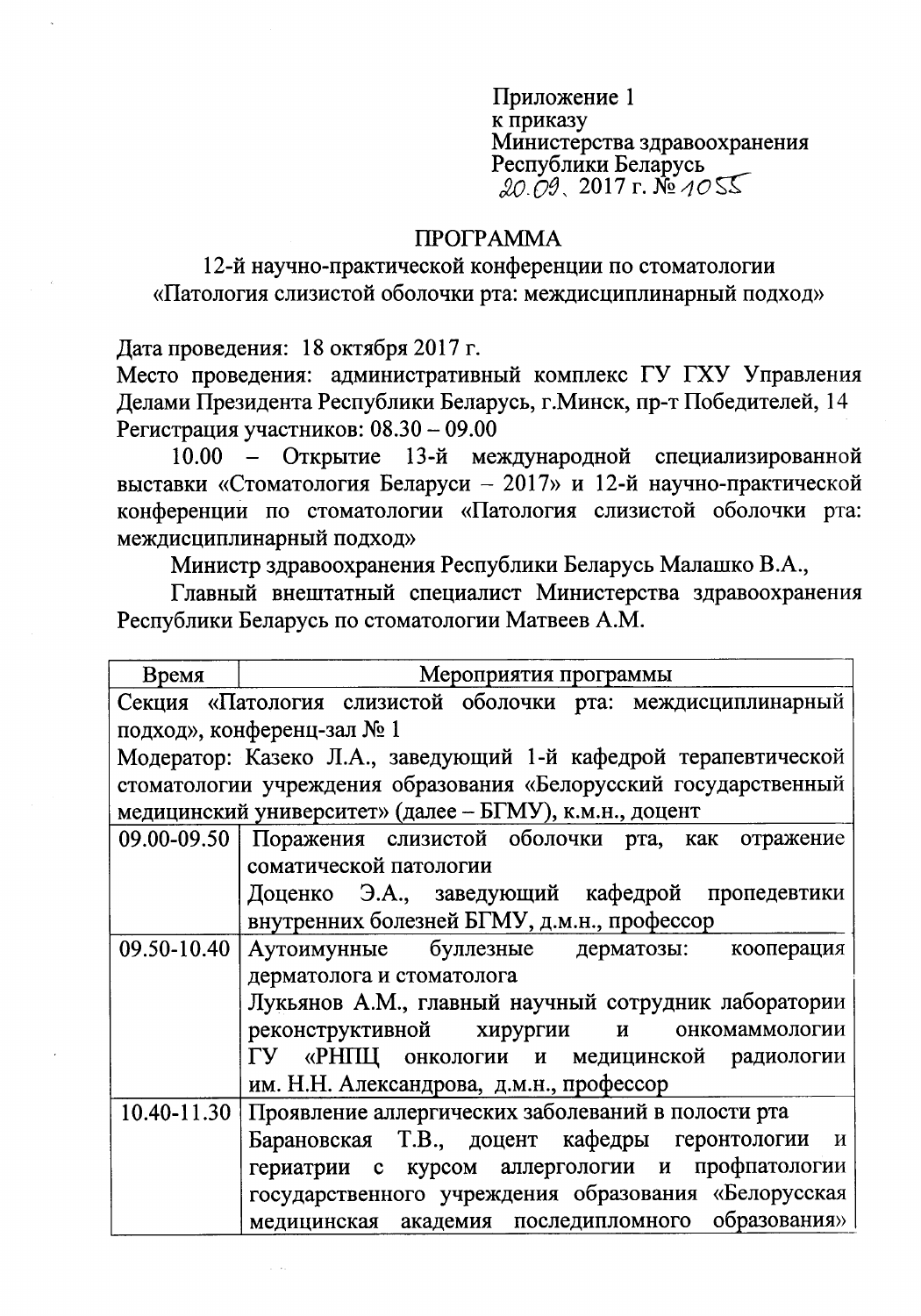|                                                             | (далее - БелМАПО), к.м.н., главный внештатный                                   |  |  |  |
|-------------------------------------------------------------|---------------------------------------------------------------------------------|--|--|--|
|                                                             | аллерголог и иммунолог Министерства здравоохранения                             |  |  |  |
|                                                             | Республики Беларусь                                                             |  |  |  |
| $11.30 - 12.10$                                             | Ключевые аспекты патоморфологической диагностики                                |  |  |  |
|                                                             | заболеваний слизистой оболочки полости рта в вопросах и                         |  |  |  |
|                                                             | ответах                                                                         |  |  |  |
|                                                             | Бич Т.А., доцент кафедры патологической анатомии БГМУ,                          |  |  |  |
|                                                             | <b>K.M.H.</b>                                                                   |  |  |  |
| $12.10 - 13.00$                                             | Поражения полости рта как «зеркало» инфекционных                                |  |  |  |
|                                                             | заболеваний                                                                     |  |  |  |
|                                                             | Иванова М.А., ассистент кафедры инфекционных болезней                           |  |  |  |
|                                                             | <b>GTMY</b>                                                                     |  |  |  |
| $13.00 - 13.40$                                             | Клиника и диагностика новообразований шеи                                       |  |  |  |
|                                                             | Жуковец А.Г., заведующий кафедрой<br>онкологии                                  |  |  |  |
|                                                             | БелМАПО, к.м.н., доцент                                                         |  |  |  |
| 13.40-14.00 Перерыв                                         |                                                                                 |  |  |  |
| $14.00 - 14.45$                                             | Ранняя диагностика рака слизистой оболочки полости рта                          |  |  |  |
|                                                             | Белоцерковский И.В., ведущий научный сотрудник,                                 |  |  |  |
|                                                             | руководитель группы онкопатологии<br>$\boldsymbol{\mathsf{M}}$<br>ГОЛОВЫ<br>шеи |  |  |  |
|                                                             | лаборатории онкопатологии центральной нервной системы                           |  |  |  |
|                                                             | с группой онкопатологии головы и шеи государственного                           |  |  |  |
|                                                             | учреждения «Республиканский научно-практический центр                           |  |  |  |
|                                                             | H.H.<br>медицинской радиологии<br>HM.<br>онкологии<br>$\mathbf{M}$              |  |  |  |
|                                                             | Александрова», к.м.н.                                                           |  |  |  |
|                                                             | 14.45-15.30 Проявления общей патологии на слизистой оболочке рта.               |  |  |  |
|                                                             | Тактика врача-стоматолога                                                       |  |  |  |
|                                                             | Луцкая И.К., заведующий кафедрой терапевтической                                |  |  |  |
|                                                             | стоматологии БелМАПО, д.м.н., профессор                                         |  |  |  |
| 15.30-16.15                                                 | Кандидоз слизистой оболочки полости рта. Диагностика и                          |  |  |  |
|                                                             | лечение                                                                         |  |  |  |
|                                                             | Бойко-Максимова Г.И., доцент кафедры общей                                      |  |  |  |
|                                                             | стоматологии БГМУ, к.м.н.                                                       |  |  |  |
| 16.15-17.00                                                 | Тактика стоматолога при выявлении поражений слизистой                           |  |  |  |
|                                                             | оболочки полости рта                                                            |  |  |  |
|                                                             | Александрова Л.Л., доцент 1-й кафедры терапевтической                           |  |  |  |
|                                                             | стоматологии БГМУ, к.м.н.                                                       |  |  |  |
| Секция                                                      | «Международный опыт в профилактике и<br>лечении                                 |  |  |  |
| стоматологических заболеваний», конференц-зал №2            |                                                                                 |  |  |  |
| Модераторы: Терехова Т.Н., заведующий кафедрой стоматологии |                                                                                 |  |  |  |
| детского возраста БГМУ, д.м.н., профессор                   |                                                                                 |  |  |  |
|                                                             |                                                                                 |  |  |  |

 $\hat{\mathcal{A}}$  $\sim 10$  km cm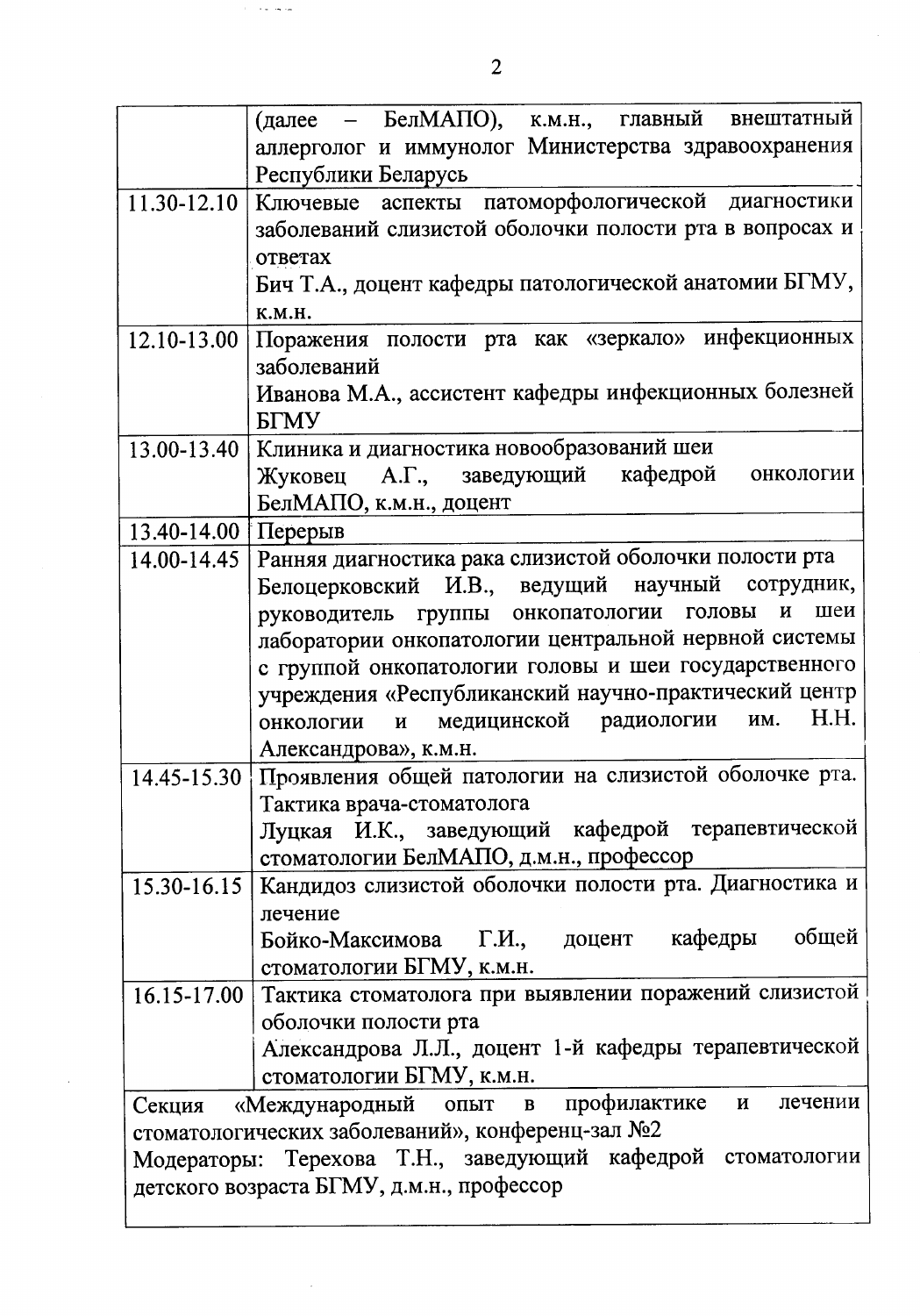|                 | 09.00-10.30   Межзубная чистка с научной и клинической точки зрения |  |  |  |
|-----------------|---------------------------------------------------------------------|--|--|--|
|                 | Dr. Miclaela von Geijer, ассистент гистологического                 |  |  |  |
|                 | отделения университета г.Лунда (Швеция)                             |  |  |  |
| $10.30 - 11.30$ | безопасность стоматологических<br>Биологическая                     |  |  |  |
|                 | материалов, применяемых в ежедневной практике                       |  |  |  |
|                 | Konrad Malkiewicz, профессор, департамент ортодонтии                |  |  |  |
|                 | Варшавского медицинского университета (Польша)                      |  |  |  |
|                 | Секция «Практическая дентальная имплантация», конференц-зал №2      |  |  |  |
|                 | Модераторы: Ластовка А.С., заведующий кафедрой челюстно-лицевой     |  |  |  |
|                 | хирургии БГМУ, д.м.н., профессор                                    |  |  |  |
|                 | 11.30-12.30 Осложнения дентальной имплантации                       |  |  |  |
|                 | Глинник А.В., доцент кафедры челюстно-лицевой                       |  |  |  |
|                 | хирургии БГМУ, к.м.н.                                               |  |  |  |
| 12.30-14.00     | Дентальная имплантация в условиях дефицита костного                 |  |  |  |
|                 | предложения. Особенности планирования, выбор                        |  |  |  |
|                 | протокола, технические особенности хирургического этапа             |  |  |  |
|                 | Шабанович А.Б., ассистент кафедры челюстно-лицевой                  |  |  |  |
|                 | хирургии БГМУ                                                       |  |  |  |
| 14.00-14.45     | Имплантация в эстетически значимой зоне                             |  |  |  |
|                 | Куница А.В., заведующий ортопедическим отделением                   |  |  |  |
|                 | учреждения здравоохранения «13-я городская                          |  |  |  |
|                 | стоматологическая поликлиника» г. Минска                            |  |  |  |
| 14.45-15.45     | дентальных имплантатов, применение<br>Системы<br>$\bf{B}$           |  |  |  |
|                 | Республике Беларусь                                                 |  |  |  |
|                 | Горбачев Ф.А., доцент кафедры челюстно-лицевой                      |  |  |  |
|                 | хирургии БГМУ, к.м.н.                                               |  |  |  |
| 15.45-16.30     | Использование<br>дентальных<br>систем<br>двухэтапных                |  |  |  |
|                 | немедленной и<br>отсроченной<br>протоколе<br>имплантатов в          |  |  |  |
|                 | нагрузки                                                            |  |  |  |
|                 | кафедры челюстно-лицевой<br>Павлов<br>О.М., ассистент               |  |  |  |
|                 | хирургии БГМУ, к.м.н.                                               |  |  |  |

19 октября 2017 г. Дата проведения:

| Время                                                           | Мероприятия программы |                         |         |            |   |
|-----------------------------------------------------------------|-----------------------|-------------------------|---------|------------|---|
| Секция «Пути к успеху в ортодонтии», конференц-зал №2           |                       |                         |         |            |   |
| Модератор: Токаревич И.В., заведующий кафедрой ортодонтии БГМУ, |                       |                         |         |            |   |
| д.м.н., профессор                                               |                       |                         |         |            |   |
| 09.00-10.20   Патология                                         |                       | височно-нижнечелюстного |         | сустава    |   |
|                                                                 | жевательная функция   |                         |         |            |   |
|                                                                 | М.Д'Аттилио,          | профессор               | кафедры | ортодонтии | И |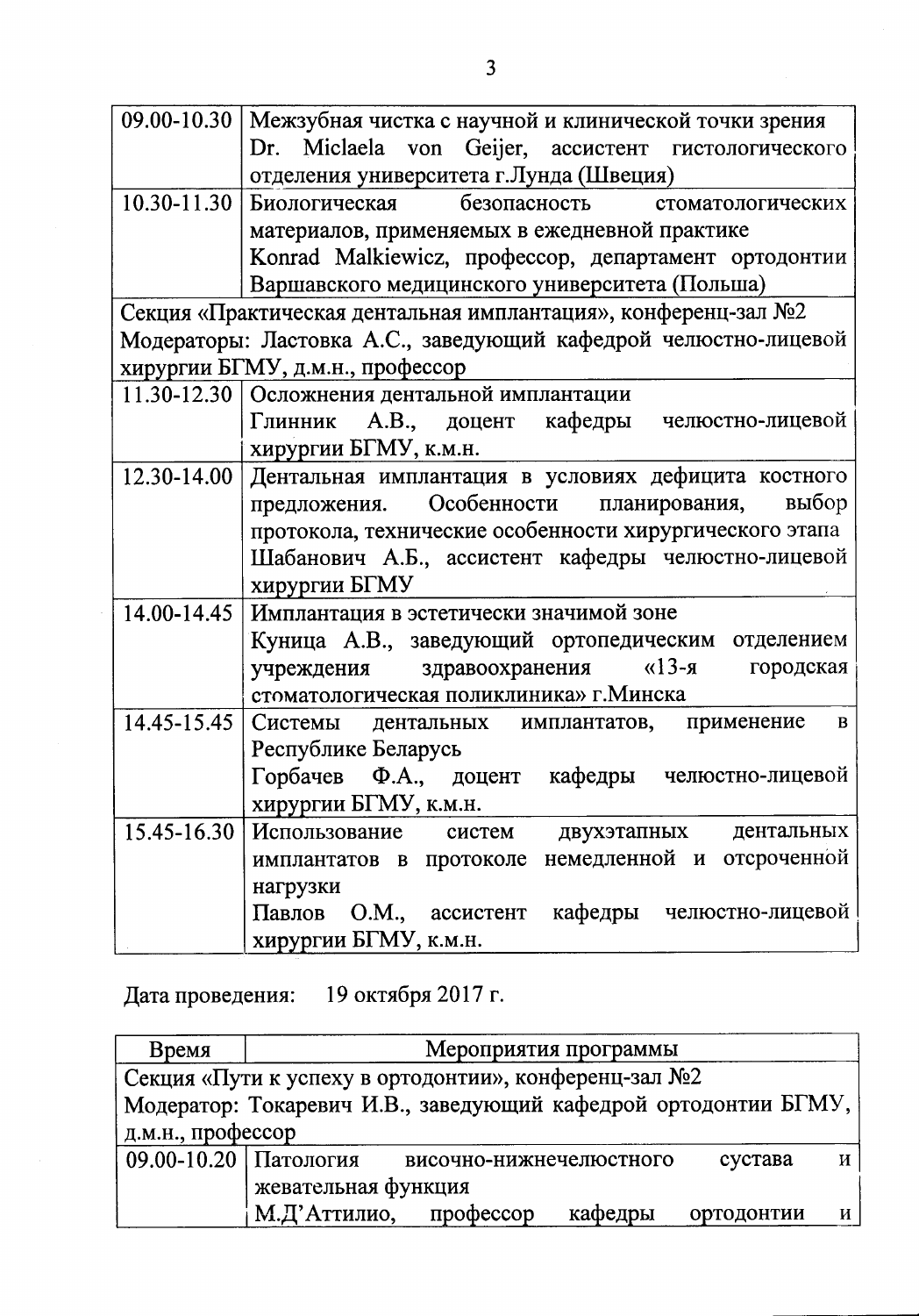|                  | Департамента медицинских<br>гнатологии<br>наук<br>И                                                                                                                   |
|------------------|-----------------------------------------------------------------------------------------------------------------------------------------------------------------------|
|                  | биотехнологий, факультета медицины и хирургии, магистр                                                                                                                |
|                  | наук в области стоматологии, Университет G.D'Annunzio                                                                                                                 |
|                  | Кьети и Пескара (Италия)                                                                                                                                              |
| 10.20-11.40      | Планирование лечения пациентов функциональными                                                                                                                        |
|                  | данных<br>аппаратами<br>основании<br>изучения<br>на                                                                                                                   |
|                  | диагностических моделей челюстей и кинезиографии                                                                                                                      |
|                  | Ульянова Н., кафедра ортодонтии и гнатологии                                                                                                                          |
|                  | Департамента медицинских наук и биотехнологий,                                                                                                                        |
|                  | факультета медицины и хирургии, Университет                                                                                                                           |
|                  | G.D'Annunzio Кьети и Пескара (Италия)                                                                                                                                 |
| Секция           | «Актуальные вопросы современной стоматологии»,                                                                                                                        |
| конференц-зал №2 |                                                                                                                                                                       |
|                  | Модератор: Манак Т.Н., заведующий 2-й кафедрой терапевтической                                                                                                        |
|                  | стоматологии БГМУ, д.м.н., профессор                                                                                                                                  |
| 12.00-12.50      | Современные аспекты пародонтологии Vector как мини-                                                                                                                   |
|                  | инвазивный метод лечения заболеваний пародонта                                                                                                                        |
|                  | Старикова Э.Г., клиника «Центр пародонтологии»,                                                                                                                       |
|                  | (Российская Федерация, г. Калиниград)                                                                                                                                 |
| 12.50-14.50      | Современные концепции профессиональной гигиены ухода                                                                                                                  |
|                  | за полостью рта. Методы консервативного<br>лечения                                                                                                                    |
|                  | переимплантитов                                                                                                                                                       |
|                  | Совета<br>Чумакова Ю.Г., член Координационного                                                                                                                        |
|                  | Украины, генеральный<br>стоматологов<br>Ассоциации                                                                                                                    |
|                  | секретарь Ассоциации врачей-пародонтологов Украины,                                                                                                                   |
|                  | член European Federation of Periodontology (EFP), вице-                                                                                                               |
|                  | президент Ассоциации лазерной стоматологии Украины,                                                                                                                   |
|                  | журнала «Вісник<br>член редакционной<br>коллегии                                                                                                                      |
|                  | стоматології», д.м.н., профессор                                                                                                                                      |
| 14.50-15.20      | «Современные методы лечения апикальных периодонтитов                                                                                                                  |
|                  | с применением цементов группы МТА»                                                                                                                                    |
|                  | Манак Т.Н., заведующий 2-й кафедрой терапевтической                                                                                                                   |
|                  | стоматологии БГМУ, д.м.н., профессор                                                                                                                                  |
|                  | Борисенко Л.Г., доцент 2-й кафедры терапевтической                                                                                                                    |
|                  |                                                                                                                                                                       |
|                  | стоматологии БГМУ, к.м.н.                                                                                                                                             |
| 15.20-16.00      | Машинная эндодонтия. Инструментальная обработка                                                                                                                       |
|                  | корневых каналов.                                                                                                                                                     |
|                  |                                                                                                                                                                       |
|                  |                                                                                                                                                                       |
|                  | (School of Dental Excellence, Украина).                                                                                                                               |
|                  | Сапелюк Андрей, соучредитель и преподаватель SDE<br>$16.00 - 16.30$   Постэндодонтическое<br>лечение<br>$\mathbf{C}$<br>восстановлением<br>стекловолоконными штифтами |

 $\hat{\mathcal{A}}$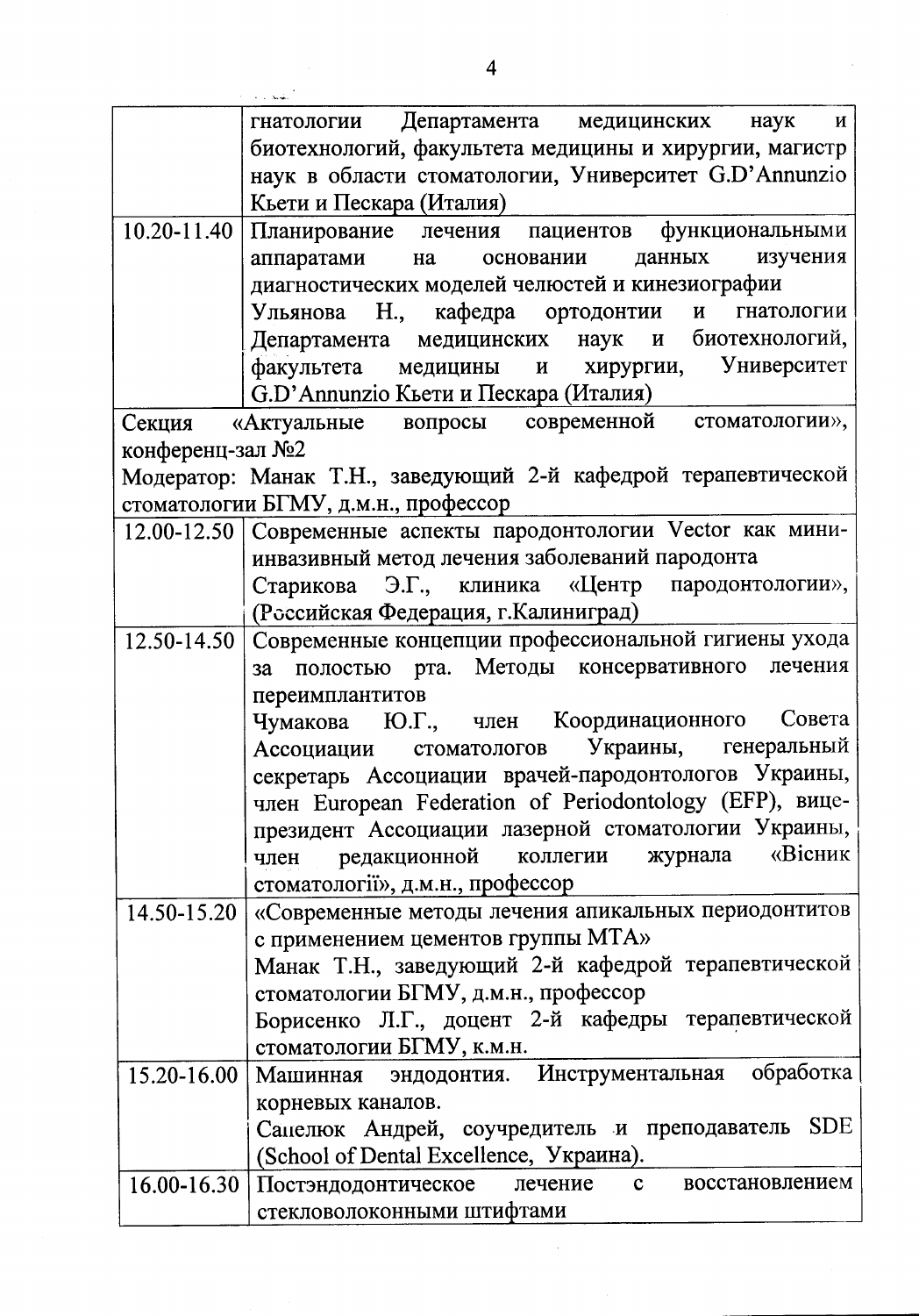|                            | Полянская Л.Н., доцент 2-й кафедры терапевтической                                                                                                                                                                                                                                                                                                                                                                                                                                                                                                                                                                                                                                                 |  |  |  |
|----------------------------|----------------------------------------------------------------------------------------------------------------------------------------------------------------------------------------------------------------------------------------------------------------------------------------------------------------------------------------------------------------------------------------------------------------------------------------------------------------------------------------------------------------------------------------------------------------------------------------------------------------------------------------------------------------------------------------------------|--|--|--|
|                            | стоматологии БГМУ, к.м.н.                                                                                                                                                                                                                                                                                                                                                                                                                                                                                                                                                                                                                                                                          |  |  |  |
|                            | Мирная Е.А., доцент 2-й кафедры терапевтической                                                                                                                                                                                                                                                                                                                                                                                                                                                                                                                                                                                                                                                    |  |  |  |
|                            | стоматологии БГМУ, к.м.н.                                                                                                                                                                                                                                                                                                                                                                                                                                                                                                                                                                                                                                                                          |  |  |  |
|                            | 16.30-17.00   Применение 3D-методики (консервативная эндодонтия)                                                                                                                                                                                                                                                                                                                                                                                                                                                                                                                                                                                                                                   |  |  |  |
|                            | Бутвиловский А.А., доцент 2-й кафедры терапевтической                                                                                                                                                                                                                                                                                                                                                                                                                                                                                                                                                                                                                                              |  |  |  |
|                            | стоматологии БГМУ, к.м.н.                                                                                                                                                                                                                                                                                                                                                                                                                                                                                                                                                                                                                                                                          |  |  |  |
|                            | Делендик А.И., доцент 2-й кафедры терапевтической                                                                                                                                                                                                                                                                                                                                                                                                                                                                                                                                                                                                                                                  |  |  |  |
|                            | стоматологии БГМУ, к.м.н.                                                                                                                                                                                                                                                                                                                                                                                                                                                                                                                                                                                                                                                                          |  |  |  |
|                            | Секция «Современный взгляд на дентальную имплантацию»,                                                                                                                                                                                                                                                                                                                                                                                                                                                                                                                                                                                                                                             |  |  |  |
| конференц-зал №3           |                                                                                                                                                                                                                                                                                                                                                                                                                                                                                                                                                                                                                                                                                                    |  |  |  |
|                            | Модераторы: Наумович С.А., заведующий кафедрой ортопедической                                                                                                                                                                                                                                                                                                                                                                                                                                                                                                                                                                                                                                      |  |  |  |
|                            | стоматологии БГМУ, д.м.н., профессор                                                                                                                                                                                                                                                                                                                                                                                                                                                                                                                                                                                                                                                               |  |  |  |
|                            | Ластовка А.С., заведующий кафедрой челюстно-лицевой хирургии                                                                                                                                                                                                                                                                                                                                                                                                                                                                                                                                                                                                                                       |  |  |  |
|                            | БГМУ, д.м.н., профессор                                                                                                                                                                                                                                                                                                                                                                                                                                                                                                                                                                                                                                                                            |  |  |  |
|                            | 09.00-10.30 Особенности восстановления на имплантатах в крупных                                                                                                                                                                                                                                                                                                                                                                                                                                                                                                                                                                                                                                    |  |  |  |
|                            | клинических проектах. Множественная и<br>тотальная                                                                                                                                                                                                                                                                                                                                                                                                                                                                                                                                                                                                                                                 |  |  |  |
|                            | имплантация. Алгоритм принятия решений                                                                                                                                                                                                                                                                                                                                                                                                                                                                                                                                                                                                                                                             |  |  |  |
|                            | Бедерак Л.В., основатель и руководитель образовательного                                                                                                                                                                                                                                                                                                                                                                                                                                                                                                                                                                                                                                           |  |  |  |
|                            | центра Shendall и центра планирования имплантации                                                                                                                                                                                                                                                                                                                                                                                                                                                                                                                                                                                                                                                  |  |  |  |
|                            | Shendall Tec (Израиль)                                                                                                                                                                                                                                                                                                                                                                                                                                                                                                                                                                                                                                                                             |  |  |  |
| $10.30 - 11.10$            | Имплантат-протезная стоматологическая и челюстно-                                                                                                                                                                                                                                                                                                                                                                                                                                                                                                                                                                                                                                                  |  |  |  |
|                            | лицевая реабилитация пациентов: хирургические<br>И                                                                                                                                                                                                                                                                                                                                                                                                                                                                                                                                                                                                                                                 |  |  |  |
|                            | ортопедические протоколы трансскуловой и ангулярной                                                                                                                                                                                                                                                                                                                                                                                                                                                                                                                                                                                                                                                |  |  |  |
|                            | имплантации системы Radix.                                                                                                                                                                                                                                                                                                                                                                                                                                                                                                                                                                                                                                                                         |  |  |  |
|                            | Путь В.А., профессор кафедры пластической хирургии                                                                                                                                                                                                                                                                                                                                                                                                                                                                                                                                                                                                                                                 |  |  |  |
|                            | Федерального государственного бюджетного                                                                                                                                                                                                                                                                                                                                                                                                                                                                                                                                                                                                                                                           |  |  |  |
|                            |                                                                                                                                                                                                                                                                                                                                                                                                                                                                                                                                                                                                                                                                                                    |  |  |  |
|                            |                                                                                                                                                                                                                                                                                                                                                                                                                                                                                                                                                                                                                                                                                                    |  |  |  |
|                            |                                                                                                                                                                                                                                                                                                                                                                                                                                                                                                                                                                                                                                                                                                    |  |  |  |
|                            | челюстно-лицевой хирургии и стоматологии института                                                                                                                                                                                                                                                                                                                                                                                                                                                                                                                                                                                                                                                 |  |  |  |
|                            |                                                                                                                                                                                                                                                                                                                                                                                                                                                                                                                                                                                                                                                                                                    |  |  |  |
|                            |                                                                                                                                                                                                                                                                                                                                                                                                                                                                                                                                                                                                                                                                                                    |  |  |  |
|                            |                                                                                                                                                                                                                                                                                                                                                                                                                                                                                                                                                                                                                                                                                                    |  |  |  |
|                            |                                                                                                                                                                                                                                                                                                                                                                                                                                                                                                                                                                                                                                                                                                    |  |  |  |
|                            |                                                                                                                                                                                                                                                                                                                                                                                                                                                                                                                                                                                                                                                                                                    |  |  |  |
|                            |                                                                                                                                                                                                                                                                                                                                                                                                                                                                                                                                                                                                                                                                                                    |  |  |  |
|                            |                                                                                                                                                                                                                                                                                                                                                                                                                                                                                                                                                                                                                                                                                                    |  |  |  |
|                            |                                                                                                                                                                                                                                                                                                                                                                                                                                                                                                                                                                                                                                                                                                    |  |  |  |
|                            |                                                                                                                                                                                                                                                                                                                                                                                                                                                                                                                                                                                                                                                                                                    |  |  |  |
|                            |                                                                                                                                                                                                                                                                                                                                                                                                                                                                                                                                                                                                                                                                                                    |  |  |  |
| 11.10-11.50<br>11.50-12.20 | образовательного учреждения высшего образования<br>«Первый Московский государственный медицинский<br>университет имени И.М. Сеченова», профессор кафедры<br>усовершенствования врачей Национального медико-<br>хирургического Центра им. Н.И. Пирогова, ответственный<br>секретарь секции челюстно-лицевых хирургов и врачей-<br>стоматологов военизированных ведомств СтАР, д.м.н.<br>Изготовление индивидуальных имплантатов с учетом<br>особенности строения челюстно-лицевой области<br>Йозеф Живчак, профессор, Радован Гудак, инженер<br>(Технический университет г. Кошице, Словакия)<br>Современные стоматологические<br>материалы.<br>Традиционные и инновационные материалы для фиксации |  |  |  |

 $\hat{\boldsymbol{\beta}}$ 

 $\beta \sim 64$ 

 $\frac{1}{\sqrt{2\pi}\sqrt{2}}$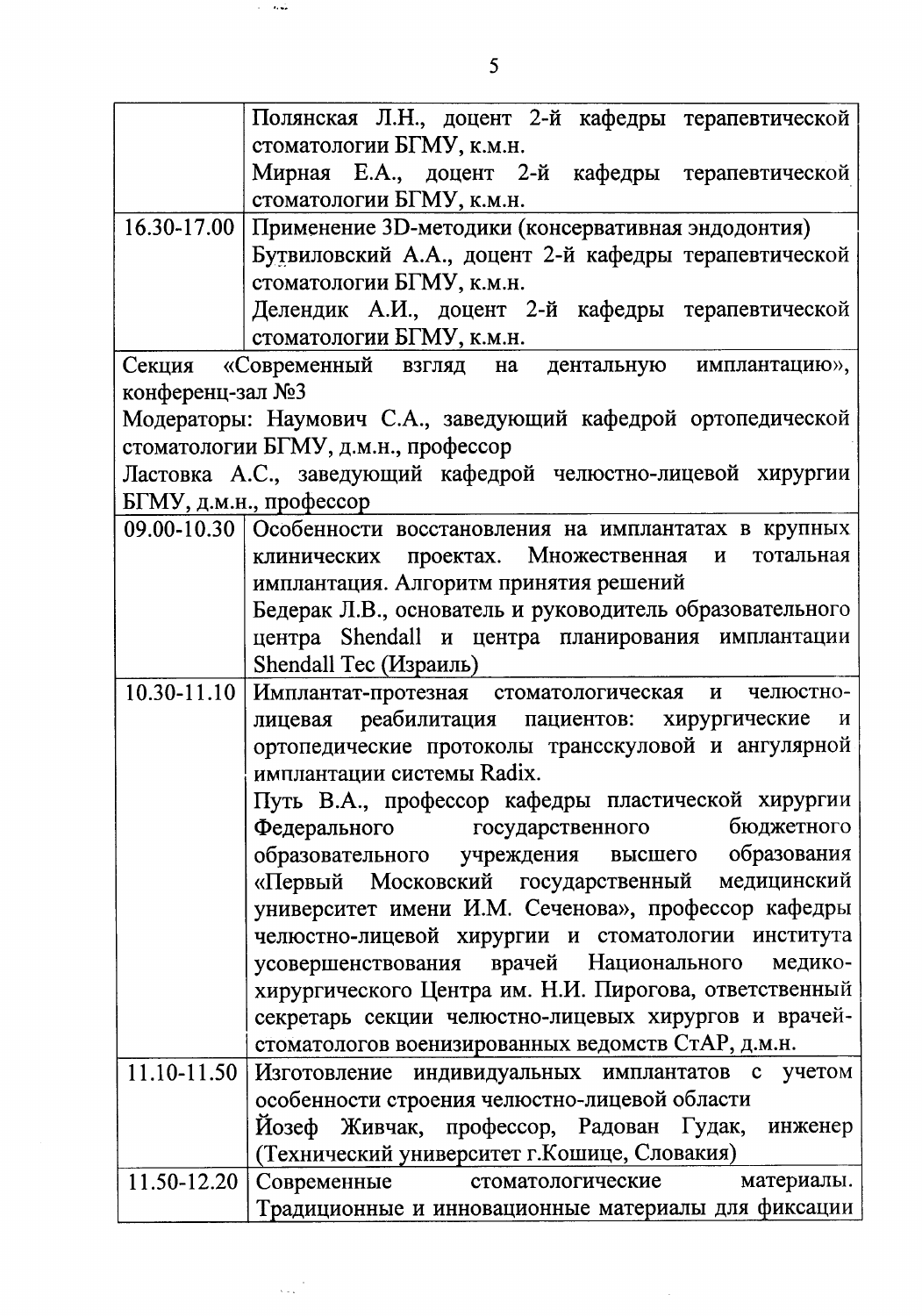|             | и реставрации (практическая демонстрация на стенде                                                      |
|-------------|---------------------------------------------------------------------------------------------------------|
|             | компании ЗМ)                                                                                            |
|             | Вайсемблюм А.Ю., официальный представитель компании                                                     |
|             | <b>ВЈМ LAB</b> (Израиль)                                                                                |
|             | 12.20-13.10 Поликортикальные имплантаты в арсенале современной                                          |
|             | хирургической стоматологии. Пути развития                                                               |
|             | Солодкий В.Г., действительный член<br>Российской                                                        |
|             | ассоциации имплантологов, официальный эксперт Dentsply                                                  |
|             | Implants, главный специалист по Plasmolifting Geltherapy в                                              |
|             | Клиника<br>интраоперационного<br>имплантологии,                                                         |
|             | немедленного протезирования БельтаНова, к.м.н.                                                          |
|             | (Российская Федерация)                                                                                  |
| 13.10-13.40 | 20-ти летний опыт применения одноэтапных имплантатов                                                    |
|             | Мосейко А.А., доцент кафедры хирургической<br>$\mathbf{M}$                                              |
|             | терапевтической стоматологии Запорожской медицинской                                                    |
|             | академии последипломного образования, Заслуженный                                                       |
|             | врач Украины, заведующий отделением челюстно-лицевой                                                    |
|             | хирургии 5-ой городской больницы г. Запорожье, хирург-                                                  |
|             | имплантолог, руководитель группы разработчиков системы                                                  |
|             | дентальных имплантатов «Vitaplant», к.м.н.                                                              |
| 13.40-14.00 | Перерыв                                                                                                 |
| 14.00-14.30 | Практическое обоснование применения лицевой дуги и                                                      |
|             | артикуляторов при протезировании пациентов.                                                             |
|             | Остапович А.А., доцент кафедры ортопедической                                                           |
|             | стоматологии БГМУ, к.м.н.                                                                               |
|             | Шик И.В., председатель международного общественного                                                     |
|             | объединения зубных техников                                                                             |
| 14.30-15.20 | Эстетическое протезирование на одноэтапных имплантатах                                                  |
|             | Николов В.В., ассистент кафедры Запорожской                                                             |
|             | медицинской академии последипломного образования,                                                       |
|             | врач клиники «Vitadent», врач-ортопед,<br>главный                                                       |
|             | преподаватель учебного центра «Дентал-Маэстро»                                                          |
| 15.20-16.10 | Плюсы и минусы одноэтапной имплантации                                                                  |
|             | Ефименко А.С., хирург-имплантолог, преподаватель<br>учебного центра «Дентал-Маэстро», ассистент кафедры |
|             | Запорожского государственного медицинского                                                              |
|             | университета, разработчик системы дентальных                                                            |
|             | имплантатов «Vitaplant»                                                                                 |
|             | 16.10-16.40 Использование регулируемых артикуляторов в практике                                         |
|             | ортопедической стоматологии.                                                                            |
|             |                                                                                                         |
|             | Шик И.В., председатель международного общественного                                                     |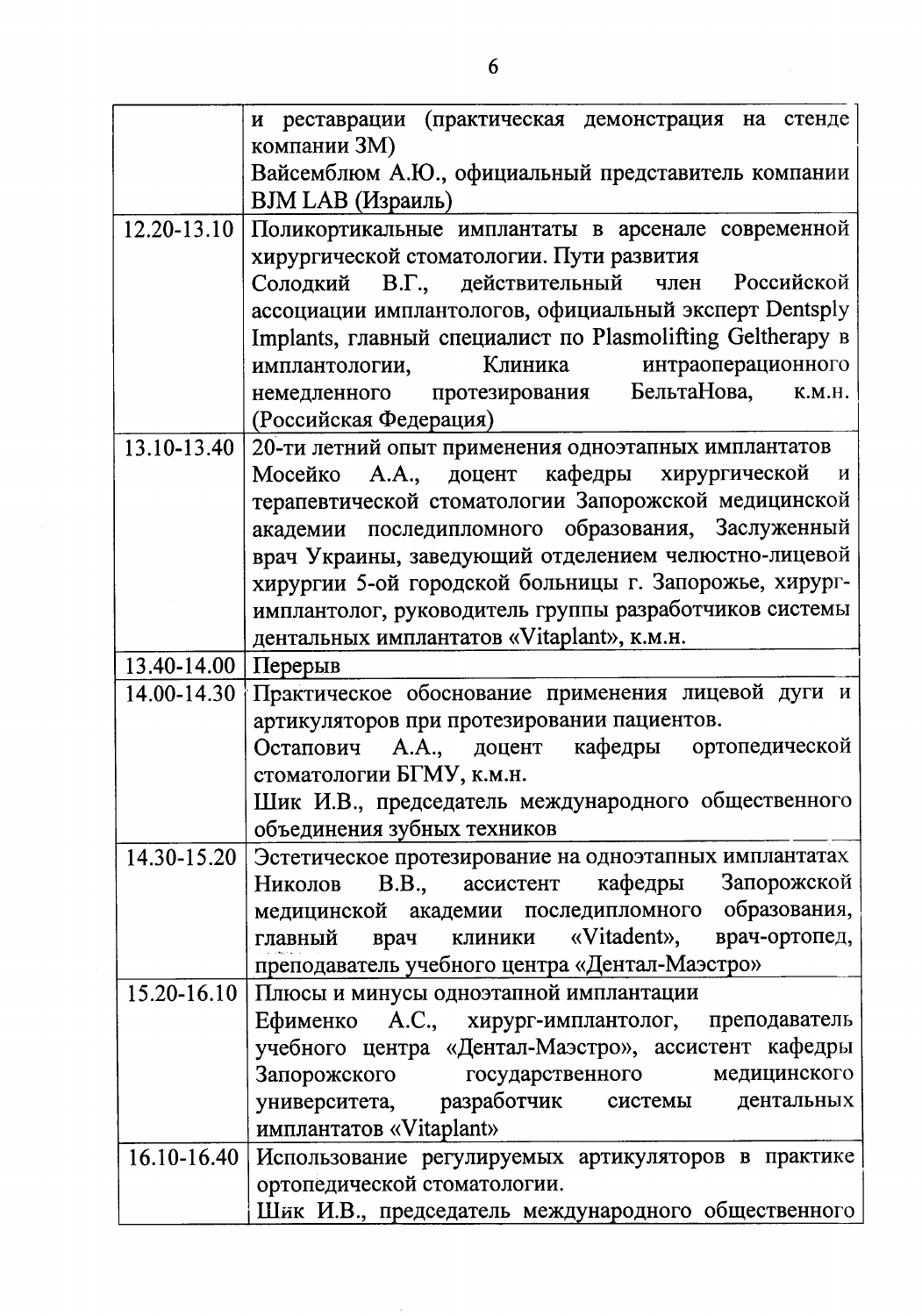| объединения зубных техников,                                   |  |  |  |  |
|----------------------------------------------------------------|--|--|--|--|
| Остапович А.А., доцент<br>кафедры<br>ортопедической            |  |  |  |  |
| стоматологии БГМУ, к.м.н.                                      |  |  |  |  |
| 16.40-17.10   Адгезивная реабилитация фронтальной группы зубов |  |  |  |  |
| Тюкова Е.А., ассистент кафедры ортопедической                  |  |  |  |  |
| стоматологии БГМУ                                              |  |  |  |  |

Дата проведения: 20 октября 2017 г.

| Время            | Мероприятия программы                                       |  |  |  |
|------------------|-------------------------------------------------------------|--|--|--|
|                  | Секция «Современные вызовы в хирургической стоматологии»,   |  |  |  |
| конференц-зал №2 |                                                             |  |  |  |
|                  | Модератор: Походенько-Чудакова И.О., заведующий кафедрой    |  |  |  |
|                  | хирургической стоматологии БГМУ, д.м.н., профессор          |  |  |  |
|                  |                                                             |  |  |  |
|                  | 09.00-10.00 Известные и новые возможности в прогнозировании |  |  |  |
|                  | развития осложнений при дентальной имплантации              |  |  |  |
|                  | Походенько-Чудакова И.О., заведующий кафедрой               |  |  |  |
|                  | хирургической стоматологии БГМУ, д.м.н., профессор          |  |  |  |
| $10.00 - 10.30$  | Лабораторное решение вопроса послеоперационной              |  |  |  |
|                  | чувствительности                                            |  |  |  |
|                  | Винаков Д.В., научный сотрудник научного отдела             |  |  |  |
|                  | акционерного общества «Опытно-экспериментальный             |  |  |  |
|                  | завод «ВладМиВа» (г. Белгород, Российская Федерация)        |  |  |  |
| $10.30 - 11.00$  | Роль Helicobacter pylori в развитии периимплантита          |  |  |  |
|                  | Шевела Т.Л., доцент кафедры хирургической стоматологии      |  |  |  |
|                  | БГМУ, к.м.н.                                                |  |  |  |
|                  | 11.00-11.30 Антибиотикотерапия инфекционно-воспалительных   |  |  |  |
|                  | челюстно-лицевой области с<br>учетом<br>процессов           |  |  |  |
|                  | способности возбудителя формировать биопленку               |  |  |  |
|                  | Кабанова А.А., заведующий кафедрой стоматологии             |  |  |  |
|                  | детского возраста и челюстно-лицевой хирургии               |  |  |  |
|                  | учреждения образования «Витебский государственный           |  |  |  |
|                  | ордена Дружбы народов медицинский университет», к.м.н.,     |  |  |  |
|                  | доцент (далее - ВГМУ)                                       |  |  |  |
|                  | 11.30-12.00 Остеопластические и хирургические материалы.    |  |  |  |
|                  | Особенности и преимущества                                  |  |  |  |
|                  | Лыков И.В., инженер-биохимик акционерного общества          |  |  |  |
|                  | «ВладМиВа»<br>«Опытно-экспериментальный<br>завод            |  |  |  |
|                  | (г. Белгород, Российская Федерация)                         |  |  |  |
| 12.00-12.30      | Безопасность проведения местной анестезии при санации       |  |  |  |
|                  |                                                             |  |  |  |

 $\mathbb{Z}^2$ 

 $\hat{\mathcal{A}}$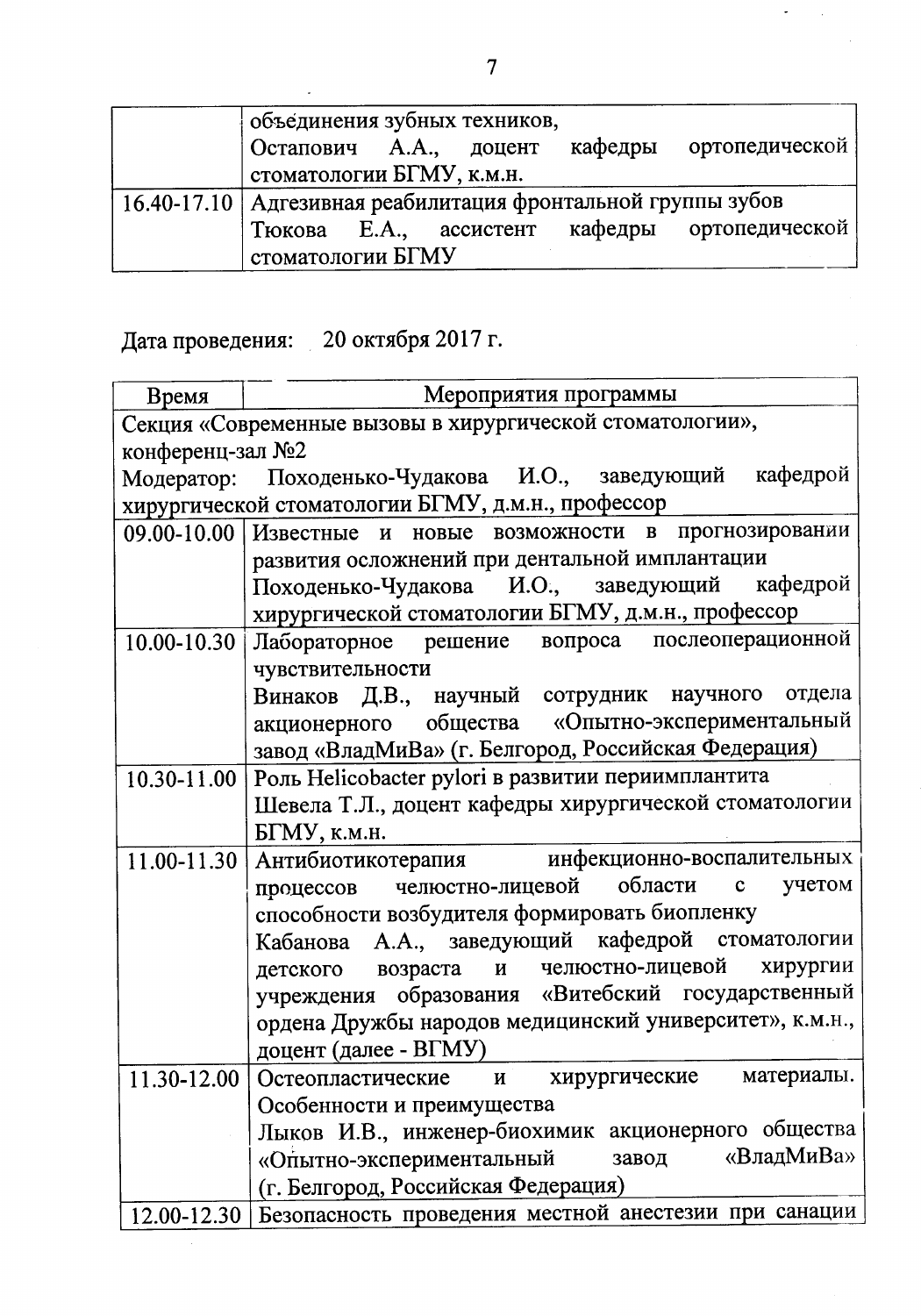|                 | полости рта у пациентов с множественными очагами                                                               |
|-----------------|----------------------------------------------------------------------------------------------------------------|
|                 | хронической одонтогенной инфекции                                                                              |
|                 | Максимович Е.В., ассистент кафедры хирургической                                                               |
|                 | стоматологии БГМУ                                                                                              |
| $12.30 - 13.00$ | Болевые синдромы челюстно-лицевой области.                                                                     |
|                 | Ретроспективный анализ и современный взгляд<br>на                                                              |
|                 | проблему<br>Вилькицкая К.В., доцент кафедры хирургической                                                      |
|                 | стоматологии БГМУ, к.м.н.                                                                                      |
| 13.00-13.30     | Комплексный подход к повышению эффективности                                                                   |
|                 | диагностики и лечения пациентов с хроническим                                                                  |
|                 | одонтогенным синуситом                                                                                         |
|                 | Сурин А.В., аспирант кафедры хирургической                                                                     |
|                 | стоматологии БГМУ                                                                                              |
|                 | Походенько-Чудакова И.О., заведующий кафедрой                                                                  |
|                 | хирургической стоматологии БГМУ, д.м.н., профессор                                                             |
|                 | Бармуцкая А.З., доцент кафедры хирургической                                                                   |
|                 | стоматологии БГМУ, к.м.н.                                                                                      |
| 13.30-14.00     | Использование остеопластических материалов в                                                                   |
|                 | хирургической стоматологии и челюстно-лицевой хирурги                                                          |
|                 | Кабанова А.А., заведующий кафедрой стоматологии                                                                |
|                 | детского возраста и челюстно-лицевой хирургии ВГМУ,                                                            |
|                 | к.м.н., доцент                                                                                                 |
|                 | Секция «Современные подходы к профилактике и лечению                                                           |
|                 | стоматологических заболеваний», конференц-зал №3<br>Модератор: Терехова Т.Н., заведующий кафедрой стоматологии |
|                 |                                                                                                                |
|                 | детского возраста БГМУ, д.м.н., профессор<br>заболеваемости кариесом зубов детского                            |
|                 | 09.00-09.45   Динамика<br>населения Республики Беларусь                                                        |
|                 | Мельникова Е.И., доцент кафедры стоматологии детского                                                          |
|                 | возраста БГМУ, к.м.н.                                                                                          |
|                 | Терехова Т.Н., заведующий кафедрой стоматологии                                                                |
|                 | детского возраста БГМУ, д.м.н., профессор                                                                      |
|                 | Шаковец Н.В., профессор кафедры стоматологии детского                                                          |
|                 | возраста БГМУ, д.м.н.                                                                                          |
| 09.45-10.30     | Матриксные металлопротеиназы как маркер патологии                                                              |
|                 | периодонта                                                                                                     |
|                 | Казеко Л.А., заведующий 1-ой кафедрой терапевтической                                                          |
|                 | стоматологии БГМУ, к.м.н., доцент                                                                              |
| $10.30 - 11.15$ | Современные подходы к лечению пульпита временных                                                               |
|                 | зубов у детей                                                                                                  |

أنعب

 $\ddot{\phantom{0}}$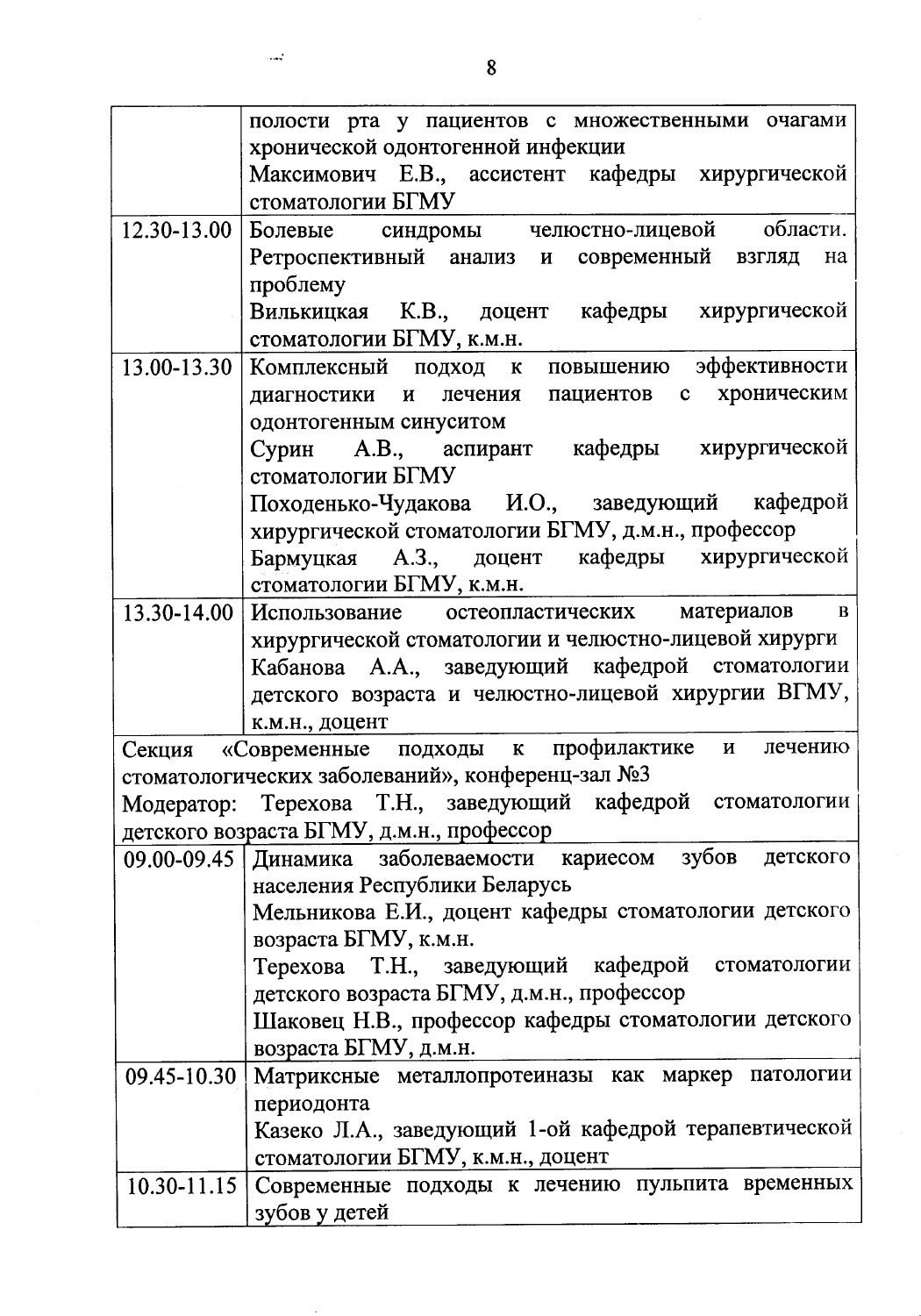|                 | Романова О.С., ассистент кафедры стоматологии детского  |
|-----------------|---------------------------------------------------------|
|                 | возраста БГМУ,                                          |
|                 | Шаковец Н.В., профессор кафедры стоматологии детского   |
|                 | возраста БГМУ, д.м.н.                                   |
| $11.15 - 12.00$ | Профилактика деминерализации эмали у пациентов,         |
|                 | находящихся на ортодонтическом лечении                  |
|                 | Терехова Т.Н., заведующий кафедрой стоматологии         |
|                 | детского возраста БГМУ, д.м.н., профессор               |
|                 | Горлачёва Т.В., ассистент кафедры стоматологии детского |
|                 | возраста БГМУ                                           |
| $12.00 - 12.45$ | Особенности оказания стоматологической помощи           |
|                 | детскому населению с нарушением костеобразования        |
|                 | Ковальчук Н.В., доцент кафедры стоматологии детского    |
|                 | возраста БГМУ, к.м.н.                                   |
| $12.45 - 13.30$ | Герпетическая инфекция с проявлениями в<br>полости      |
|                 | рта у детей                                             |
|                 | Попруженко Т.В., профессор кафедры стоматологии         |
|                 | детского возраста БГМУ, д.м.н.                          |
| 13.30-14.00     | Современные подходы к профилактике кариеса              |
|                 | постоянных зубов                                        |
|                 | Гранько С.А., доцент кафедры терапевтической            |
|                 | стоматологии БелМАПО, к.м.н.                            |
|                 |                                                         |

 $\mathcal{L}^{\text{max}}_{\text{max}}$ 

 $\label{eq:2.1} \frac{1}{\sqrt{2\pi}}\int_{\mathbb{R}^3}\frac{1}{\sqrt{2\pi}}\int_{\mathbb{R}^3}\frac{1}{\sqrt{2\pi}}\int_{\mathbb{R}^3}\frac{1}{\sqrt{2\pi}}\int_{\mathbb{R}^3}\frac{1}{\sqrt{2\pi}}\int_{\mathbb{R}^3}\frac{1}{\sqrt{2\pi}}\int_{\mathbb{R}^3}\frac{1}{\sqrt{2\pi}}\int_{\mathbb{R}^3}\frac{1}{\sqrt{2\pi}}\int_{\mathbb{R}^3}\frac{1}{\sqrt{2\pi}}\int_{\mathbb{R}^3}\frac{1$ 

 $\label{eq:2} \mathcal{L}(\mathcal{L}^{\text{max}}_{\mathcal{L}}(\mathcal{L}^{\text{max}}_{\mathcal{L}}(\mathcal{L}^{\text{max}}_{\mathcal{L}})))$ 

 $\label{eq:1} \mathcal{L}(\mathcal{L}^{\text{max}}_{\text{max}}(\mathcal{L}^{\text{max}}_{\text{max}})) \leq \frac{1}{2} \sum_{i=1}^{n} \mathcal{L}^{\text{max}}_{\text{max}}(\mathcal{L}^{\text{max}}_{\text{max}})$ 

 $\mathcal{L}^{\text{max}}_{\text{max}}$  and  $\mathcal{L}^{\text{max}}_{\text{max}}$ 

 $\overline{9}$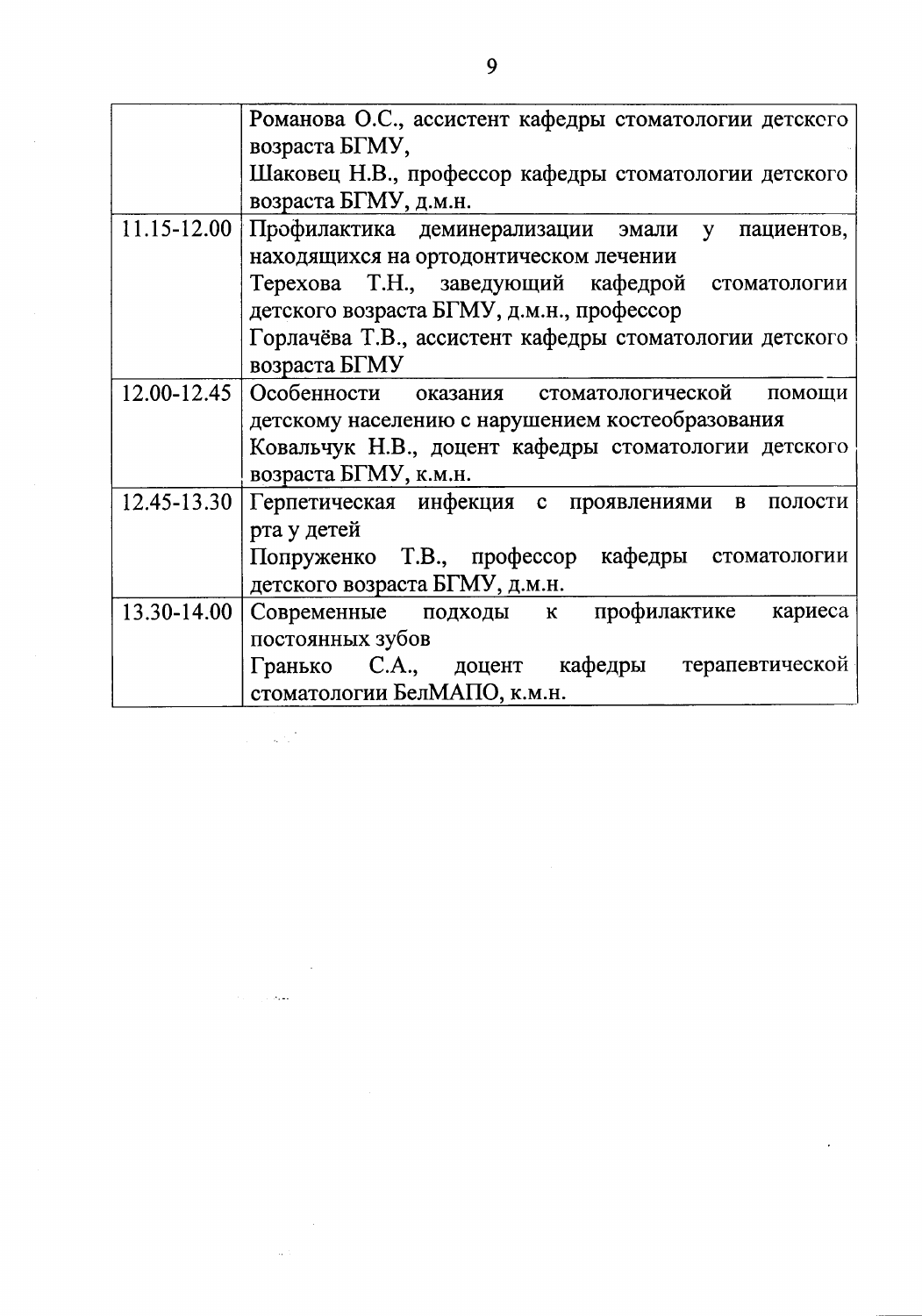Приложение 3 Приложение<br>к приказу<br>Министерства здравоохранения<br>Республики Беларусь<br>2017 г. № 4055

## РАСПРЕДЕЛЕНИЕ МЕСТ

для участников в 13-й международной специализированной выставки «Стоматология Беларуси - 2017» и 12-й научно-практической конференции по стоматологии «Патология слизистой оболочки рта: междисциплинарный подход»

| Наименование учреждений                             | Количество мест |
|-----------------------------------------------------|-----------------|
| Министерство здравоохранения Республики Беларусь    | 2               |
| Управление здравоохранения Брестского               | 33              |
| облисполкома                                        |                 |
| Управление здравоохранения Витебского               | 33              |
| облисполкома                                        |                 |
| Управление здравоохранения Гомельского              | 33              |
| облисполкома                                        |                 |
| Управление здравоохранения Гродненского             | 33              |
| облисполкома                                        |                 |
| Главное управление здравоохранения                  | 33              |
| Минского облисполкома                               |                 |
| Управление здравоохранения Могилевского             | 33              |
| облисполкома                                        |                 |
| Комитет по здравоохранению Мингорисполкома          | 33              |
| Государственное учреждение образования «Белорусская | 12              |
| медицинская академия последипломного образования»   |                 |
| Учреждение образования «Белорусский государственный | 20              |
| медицинский университет»                            |                 |
| Учреждение образования «Витебский государственный   | 5               |
| ордена Дружбы народов медицинский университет»      |                 |
| Государственное учреждение «Республиканская         | 8               |
| клиническая стоматологическая поликлиника»          |                 |
| Государственное учреждение «Республиканский         | $\overline{2}$  |
| клинический медицинский центр» Управления делами    |                 |
| Президента Республики Беларусь                      |                 |
| Медицинская служба Министерства обороны             | $\overline{2}$  |
| Медицинская служба Министерства внутренних дел      | $\overline{2}$  |
| Медицинская служба Комитета Государственной         | $\overline{2}$  |
| безопасности                                        |                 |